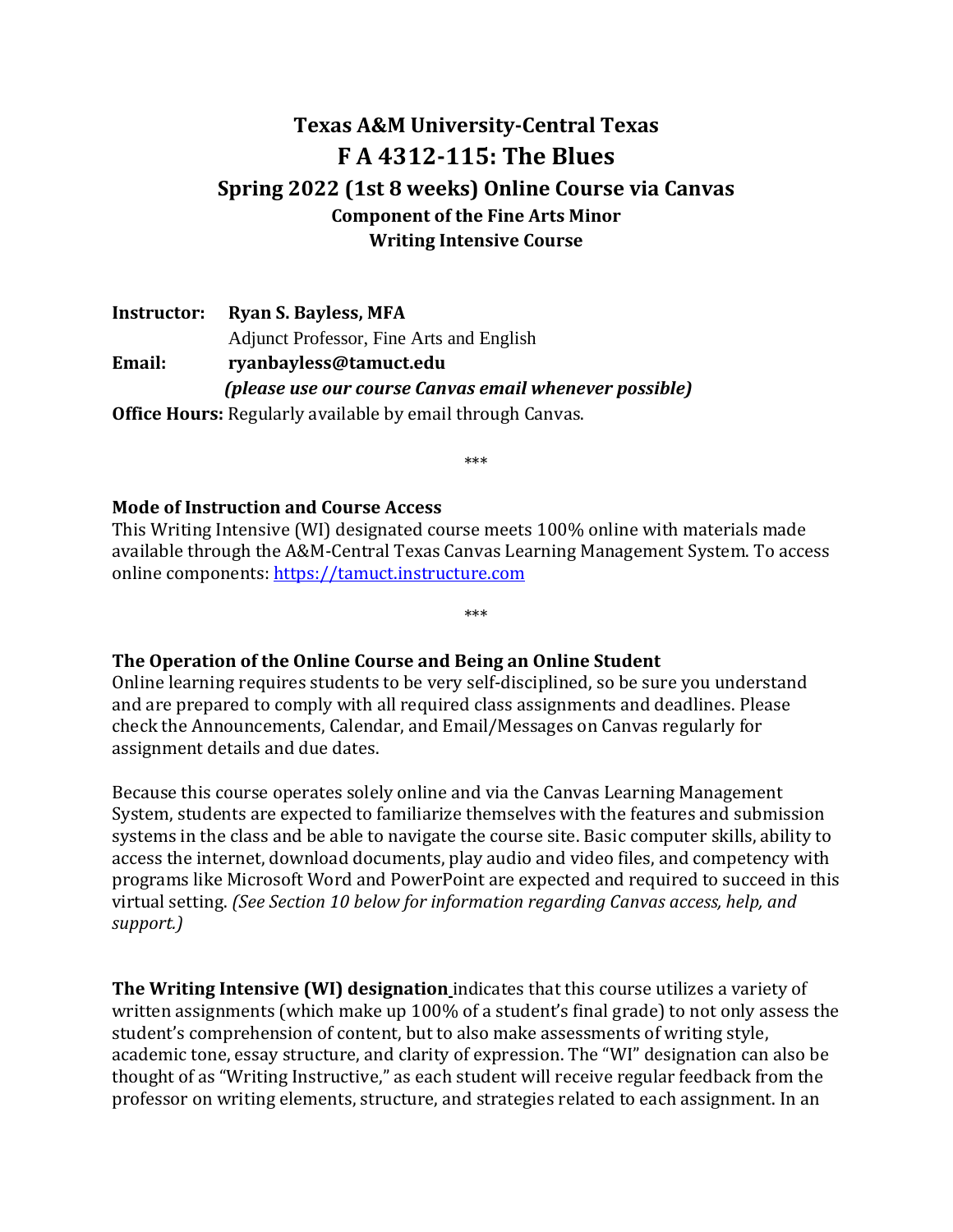attempt to emphasize ongoing improvement, assignments will often be repeatable in their key objectives and format so that students can use the professor's feedback to improve and enhance their academic writing. *(See Sections 5 and 6 below for a discussion of written assignments, general grading expectations, and grading feedback.)*

\*\*\*

### **1.0 Course Prerequisite**

Senior or junior standing *or* approval of department head.

### **2.0 Course Description**

F A 4312 (The Blues) explores the origins, evolution, and influence of the blues as a musical and literary art form through its impact on American culture and society with special emphasis on analyzing blues lyrics as poetic expressions in the great American song tradition.

Course work includes weekly online lectures and discussions, reading assignments, extensive listening exercises, and writing projects that involve formal analysis of individual songs as well as the larger themes and influences of the blues in American society.

### **3.0 Course Objectives and Learning Outcomes**

Students who successfully complete this course will be able to:

- Understand and define the evolution of the blues in America from the  $18<sup>th</sup>$ century to the present era with special emphasis on the mid- $20<sup>th</sup>$  century
- Understand and define the function and purpose of blues music as it relates to the African-American American experience in the United States
- Understand and define the role of blues songwriters/musicians in American society
- Situate blues songs within the cultural, technological, and economic concerns in which they exist
- Respond to songs, related texts, and critical sources through writing and online discussions
- Write a formal critical analysis of an individual blues song
- Prepare and write a documented essay analyzing the larger themes, functions, and/or purposes of the Blues as a distinctly American art form

*This class will at times deal with controversial issues and subject matter. Students should be able to tolerate innovation, viewpoints different from their own, as well as creative and cultural diversity in the arts.*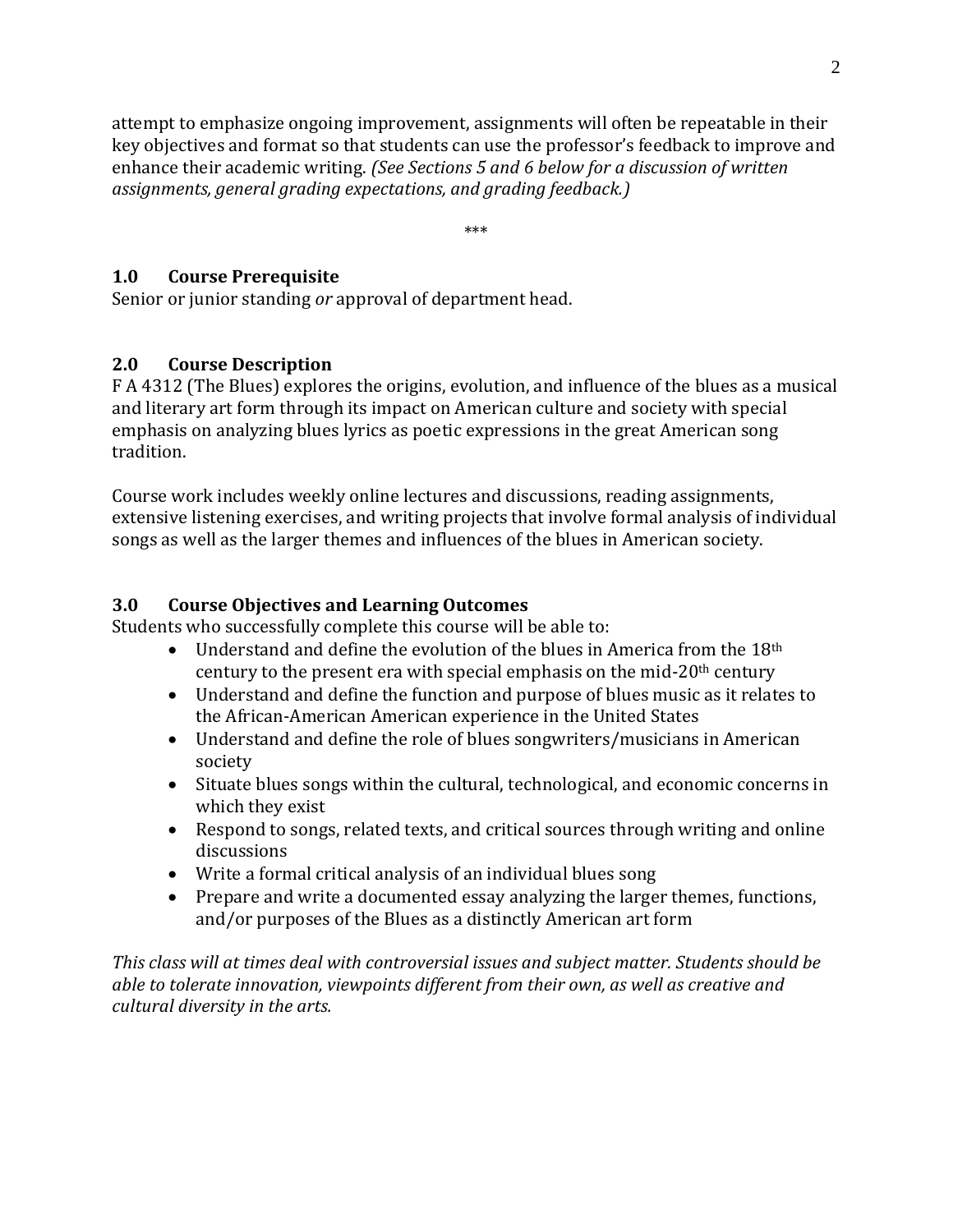#### **4.0 Required Text**

Robert Palmer, *Deep Blues: A Musical and Cultural History, from the Mississippi Delta to Chicago's South Side to the World*, Penguin Books, 1981 (Reprinted edition).

*This course also makes use of a number of other texts, images, songs, and film clips. Links to these sources will be made available on a weekly basis through Canvas.*

#### **5.0 Course Requirements**

This course has two non-gradable and four gradable categories of assignments. A discussion of each follows:

 *Non-Gradable Requirements:*

#### Regular Reading and Viewing/Listening Assignments:

The reading in this course serves as a catalyst for everything we do. I have worked to keep the required reading to a minimum with the hope that students will have time to read and comprehend all that is assigned. Those who attempt to complete other assignments without first absorbing and actively engaging with the readings and various links to songs and related materials might be able to approximate the course requirements, but they will not be able to accomplish them.

#### Weekly Worksheets:

Weekly Worksheets focus your reading and direct the dialogue on the discussion board. The worksheet offers a written version of what we would do in-class were this a face-toface section. It clarifies or redirects the readings, provides links and clips to illustrate points, introduces prompts for weekly response papers, and provides a context for online discussion.

#### *Gradable Requirements:*

#### Weekly Response Papers (5 Total = 40% of final grade):

Response Papers offer students the opportunity to demonstrate a command of the concepts introduced in the readings and worksheets, as well as provide analysis and critique of the blues songs and texts that accompany them.

The exact task for each assignment varies. In most cases, these assignments ask students to produce a 400-600 word discussion that responds to a specific topic, theme, and/or song. Specific prompts, directions, and due dates are provided in each week's worksheet.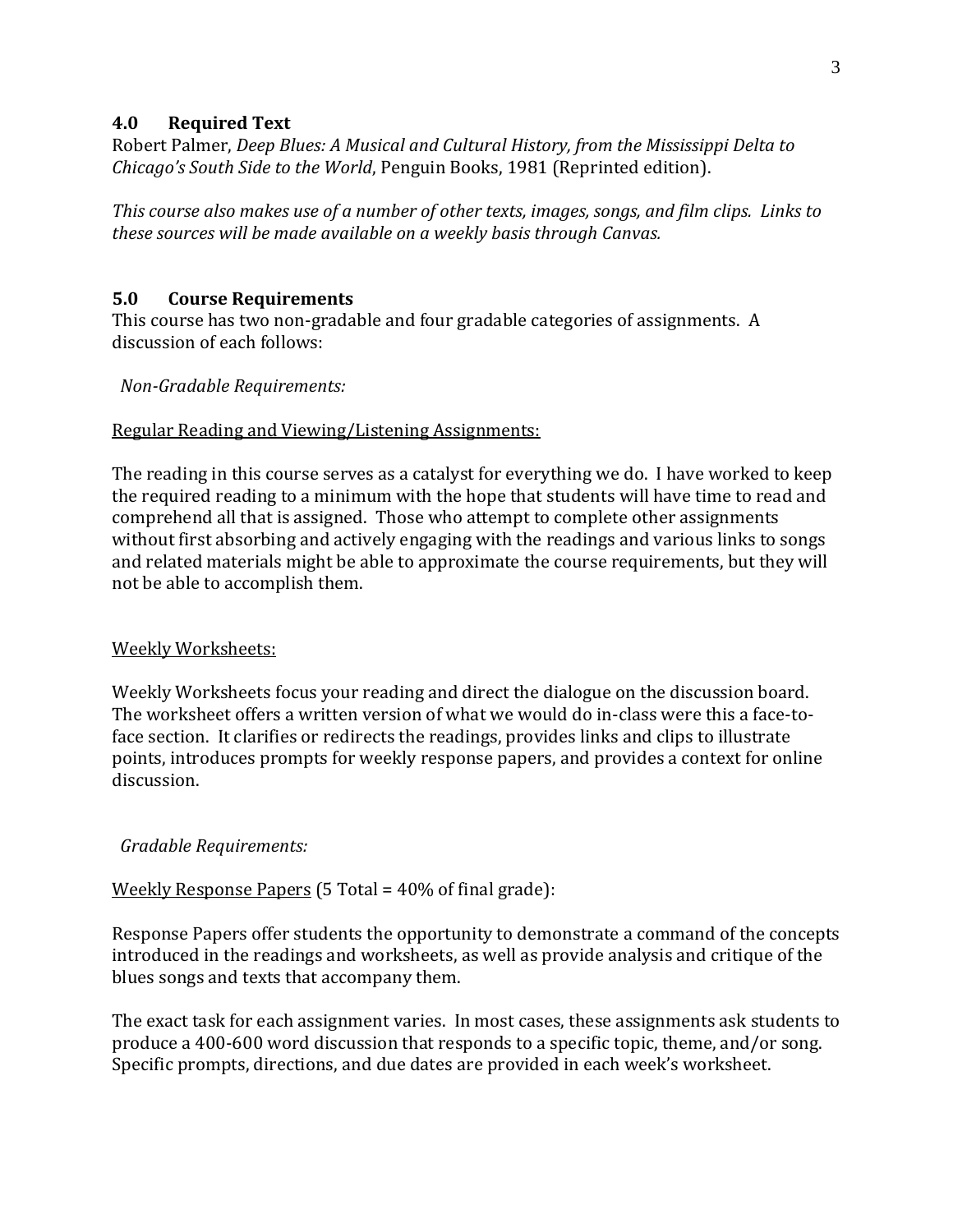*These "papers" will not be submitted directly to the professor, but instead will be posted on the Discussion Board on Canvas, which will allow other students to read and analyze/respond to your ideas. In this sense, each student will continuously provide new content and discussion topics for the course. (These papers will be graded on a ten point scale each week and averaged at the end of the semester.)*

#### Discussion Board Responses (10% of final grade):

The Discussion Board is the place where course content is negotiated, personalized, and connected to broader issues than those outlined in the readings. Students should expect to use this space regularly to initiate, support, and advance critical discussion of the assigned material.

Discussion Board Responses will be graded holistically on the basis of engagement with the ideas, texts, and songs explored in the Response Paper being commented on. Comments need not always be refined, but they do need to initiate meaningful discussion or contribute meaningfully to some discussion already underway. (Posts that simply say, "I (dis)agree," or that praise or critique the writer will not be deemed "meaningful.") Responses can be thought of as a way of "thinking out loud," similar to what would happen in a classroom discussion. That said, please edit them for errors and avoid overly informal writing (like abbreviations or "text/twitter speak").

*Students are expected to reply to at least 2 posted Response Papers per weekly assignment. Consider this the "participation" element of your overall grade. The quality, not the quantity, of comments is what I'm looking for, but feel free to comment and discuss as much as you like.*

#### Comparative Essay (20% of final grade):

The Comparative Essay assignment (1000-1500 words) asks students to produce close readings/explications of two individual songs, comparing and analyzing how their collective components work to question, support, or comment on a social or political issue through differing methods of protest. (Specifics about the assignment requirements and due date will come around week 4 of the course.)

#### Final Analysis Essay (30% of final grade):

The Final Analysis Essay assignment (1500-2000 words) asks students to produce a thesisbased analysis of how individual songs and songwriters reflected, contributed to, protested against, and/or inspired a social or political movement in the United States. Students will base their claims around the themes and social issues explored throughout the semester, using primary and secondary sources to support their thesis. (Specifics about the assignment requirements and due dates will come around week 6 of the course.)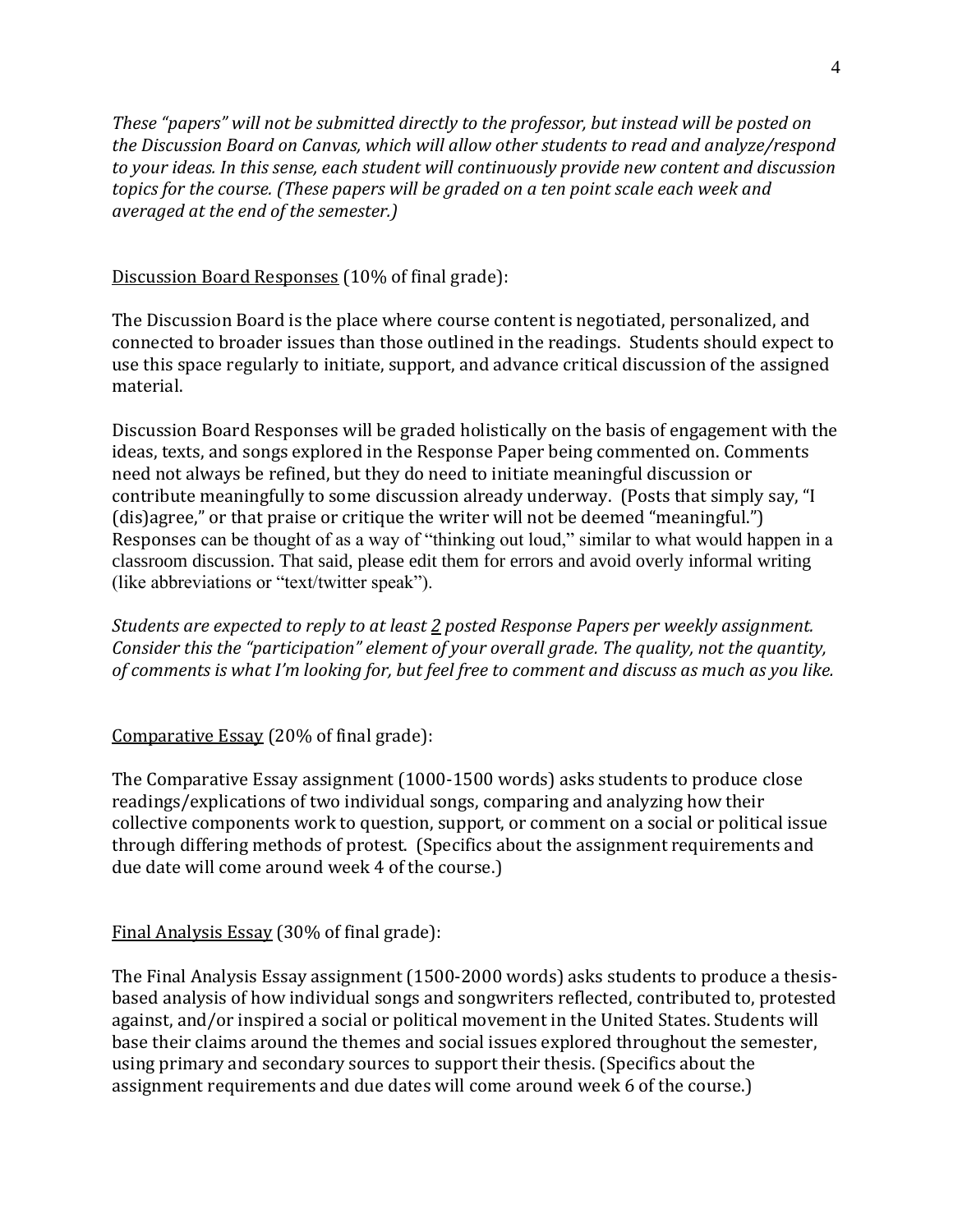The Final Analysis Essay should adhere to the conventions of MLA (see the link that follows for help:<http://owl.english.purdue.edu/owl/resource/747/01/>). Also see the grading standards and expectations for essays below.

# **6.1 Grading Computation**

Final Grades will be calculated using the following percentages:

Weekly Response Papers = 40% Discussion Board Responses = 10% Comparative Essay = 20% Final Analysis Essay = 30%

The distribution of final grades is as follows:

Semester grade: A=90-100; B=80-89; C=70-79; D=60-69; and, F=0-59 (Borderline grades will not be automatically rounded up.)

# **6.2 Grading Standards and Expectations**

Along with the students' adherence to the assigned prompt and engagement with artistic concepts and themes, the papers assigned in this course will be assessed and graded by the following standards:

**C** C indicates a satisfactory performance. A C paper demonstrates positive qualities and avoids serious errors. The positive qualities include the presentation of a central idea that is adequately developed and competently organized. The errors to be avoided include serious flaws in the construction of paragraphs and sentences, in the selection of appropriate words, and in the use of conventional written English. The style of the writing is generally clear.

**B** The B paper surpasses the C paper by demonstrating a higher level of effectiveness in the organization and development of a central idea. The B paper shows greater complexity of thought and development, while sustaining clarity in expression. It has few or none of the common errors in the use of conventional written English. The style of the writing is generally fluent and polished.

**A** The A paper is outstanding work. It is clearly a superior performance according to the criteria of clarity of expression and logical development of a central idea. It shows originality of thought and imaginative competence in the development of the material. It engages and holds the reader's attention and invites rereading. The style of the writing is consistently fluent, polished, and distinctive.

**D** D indicates an unsatisfactory performance. A D paper is flawed by any one or several of the following: weakness in establishing or developing a central idea; serious errors in sentence or paragraph construction; serious errors in grammar, spelling, or the mechanics of written expression.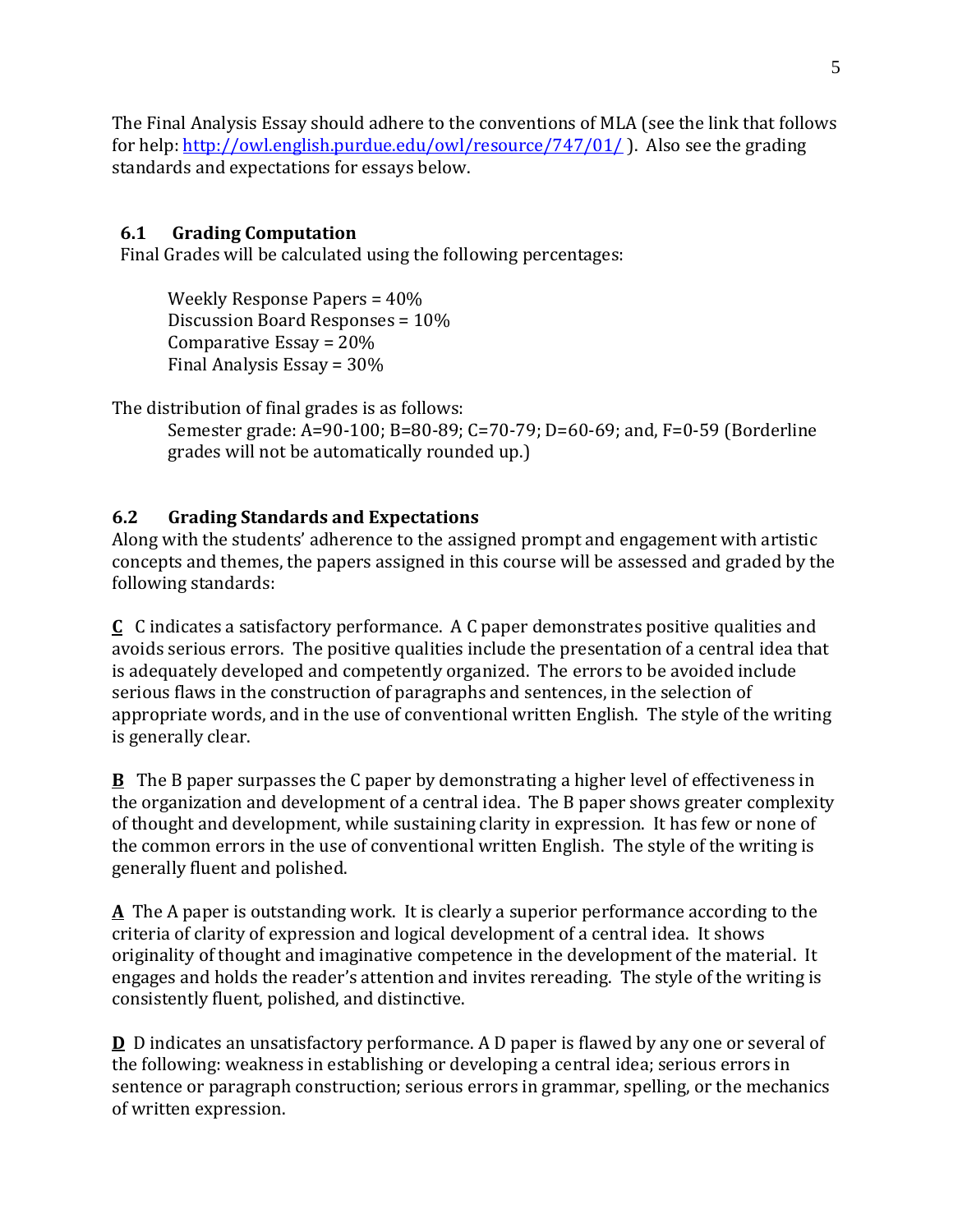**F** F indicates an unacceptable performance. An F paper is flawed by one or more of the following: failure to follow the assigned topic; failure to conceive, state, or develop a central idea; serious repeated errors in sentence construction or paragraph development; serious repeated errors in grammar, spelling, or the mechanics of written expression.

### *In addition to these general guidelines, I will assess your writing on the two formal essays based on the following criteria:*

I will be looking for solid thesis statements that clearly articulate and put forth the central argument of your essay. In order for a thesis statement to be strong, its stated intention must be sustained throughout a paper. I will constantly ask: How does each statement/paragraph/example in your paper relate to the central idea of your thesis?

Beyond cohesion of this central thesis throughout your paper, I will be paying close attention to how well you transition between different paragraphs/claims/examples. This is essentially the structure and flow of your paper. Ideally, the reader should not wonder how any one of your statements relates to another. Consider the appropriate use of topic sentences, supporting points, illustrations and examples as evidence, and sufficient explanation or analysis of the evidence provided as it relates to your thesis.

### *And remember...*

Write to your academic audience. Stay objective in tone and use appropriate, professional language. Also, do not assume that the reader already knows what we go over in class. Be clear and specific with your wording. Proofread carefully for clarity, and use the proper MLA formatting for citing quotations and secondary sources.

#### **6.3 Posting of Grades**

Grades will appear in the comment box in "Grades" in our Canvas course site once completed. I make every effort to provide prompt feedback, and will always provide a grade and written commentary on an assignment before the next one of its kind is due in order to use the feedback to improve on the next assignment.

### **6.4 Grading Feedback**

Each response paper and essay will be provided written feedback from the professor in addition to the letter/number grade. The goal of this feedback will be to offer commentary on the paper's strengths and weaknesses in an attempt to help the student see where to improve, revise, and/or restructure their written answers to the prompts. Feedback will vary based on the assignment and needs of each student, but will generally include commentary on a student's grasp of course themes and content, as well as the ability to incorporate and integrate textual evidence to support their answer to the prompt.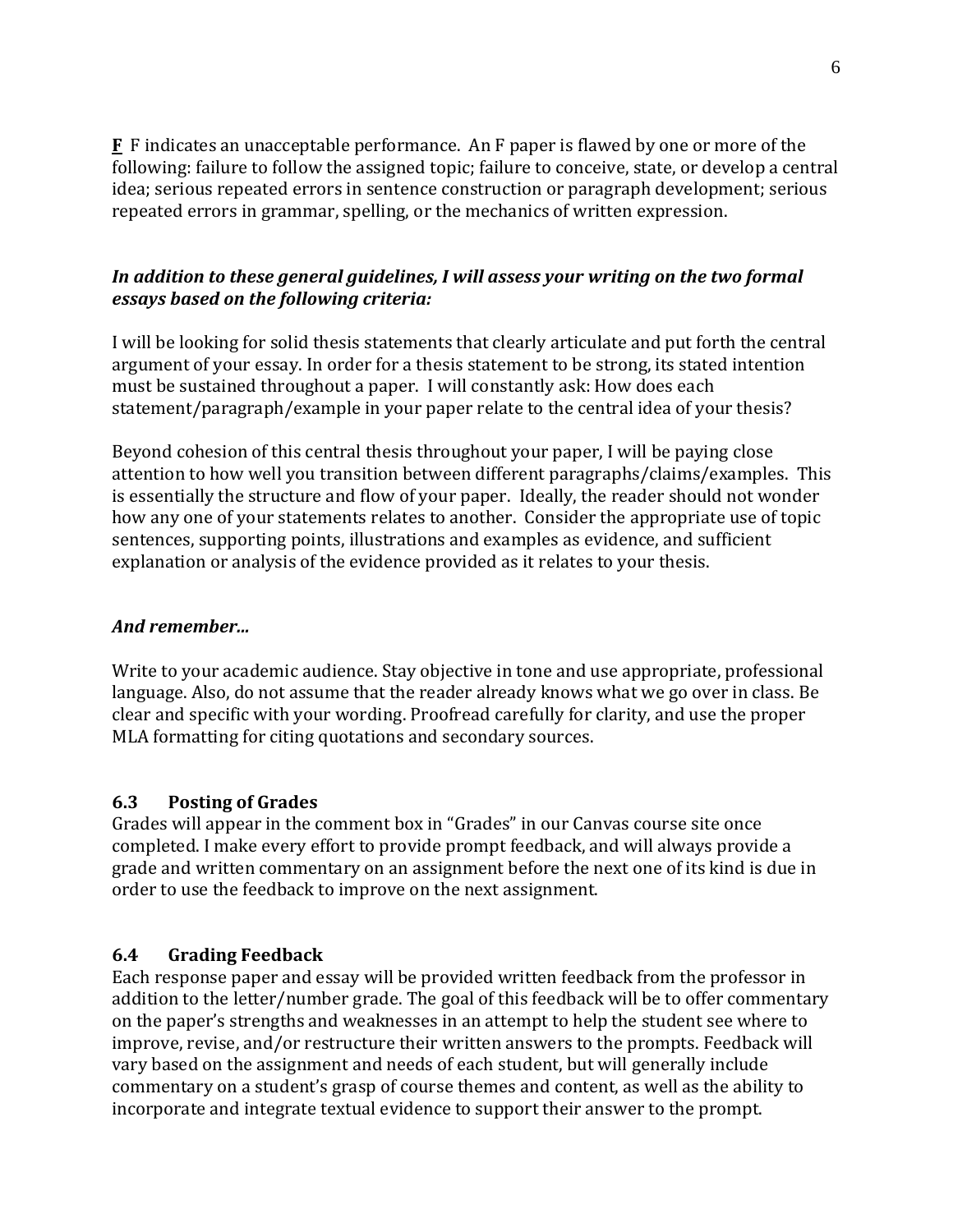As a Writing Intensive (WI) designated course, this written feedback will also emphasize points of improvement in the academic tone, organization, clarity, and correctness of a student's writing assignments based on the expectations outlined in section 6.2.

### **6.5 Late-work/Make-up/Extra Credit Policy**

Neither late work nor make up work will exist in this class. Assignments that fail to be submitted by the deadline posted on the calendar in Canvas for that assignment will not be accepted (unless you get specific approval from me for unexpected and uncontrollable extenuating circumstances that occur before the due date). Likewise, I do not assign extra credit; therefore, students should focus on providing their best work on assignments throughout the semester.

### **6.6 Incomplete Policy**

Students are responsible for turning in all assignments during the scheduled timeframe for the course. Incompletes should be reserved for unexpected, life altering situations that develop *after* the drop deadline. Students should drop a course should something happen that prevents them from completing the course ahead of the drop deadline. Failure to do so may result in failing grades on assignments or the course if missing work is not completed and submitted before the last day of the semester. Please let me know immediately if serious health or life issues prevent you from attending class or submitting assignments. (*Also see the university "Drop Policy" below.)*

### **6.7 Classroom Conduct and Discussion**

When participating in discussion, keep in mind that the university classroom is one of the most diverse spaces within our society. Thus, you need to understand that there will be other members of the class with whom you disagree or who will disagree with you. This is fine; in fact, it is welcome. It is only through considering the beliefs and ideas of those with whom we disagree that we can truly decide on what we believe. So feel free to disagree with, refute, and/or challenge the ideas of others. However, when doing so, remain calm, polite, and respectful at all times toward your classmates, instructor, and their ideas. Anyone who engages in discrimination and/or vulgarity, or who is personally disrespectful in any way towards the professor or other students will receive a zero on the assignment in question and may be reported to Student Affairs.

#### **7.0 Academic Integrity & Plagiarism**

Texas A&M University -Central Texas values the integrity of the academic enterprise and strives for the highest standards of academic conduct. A&M-Central Texas expects its students, faculty, and staff to support the adherence to high standards of personal and scholarly conduct to preserve the honor and integrity of the creative community. Academic integrity is defined as a commitment to honesty, trust, fairness, respect, and responsibility.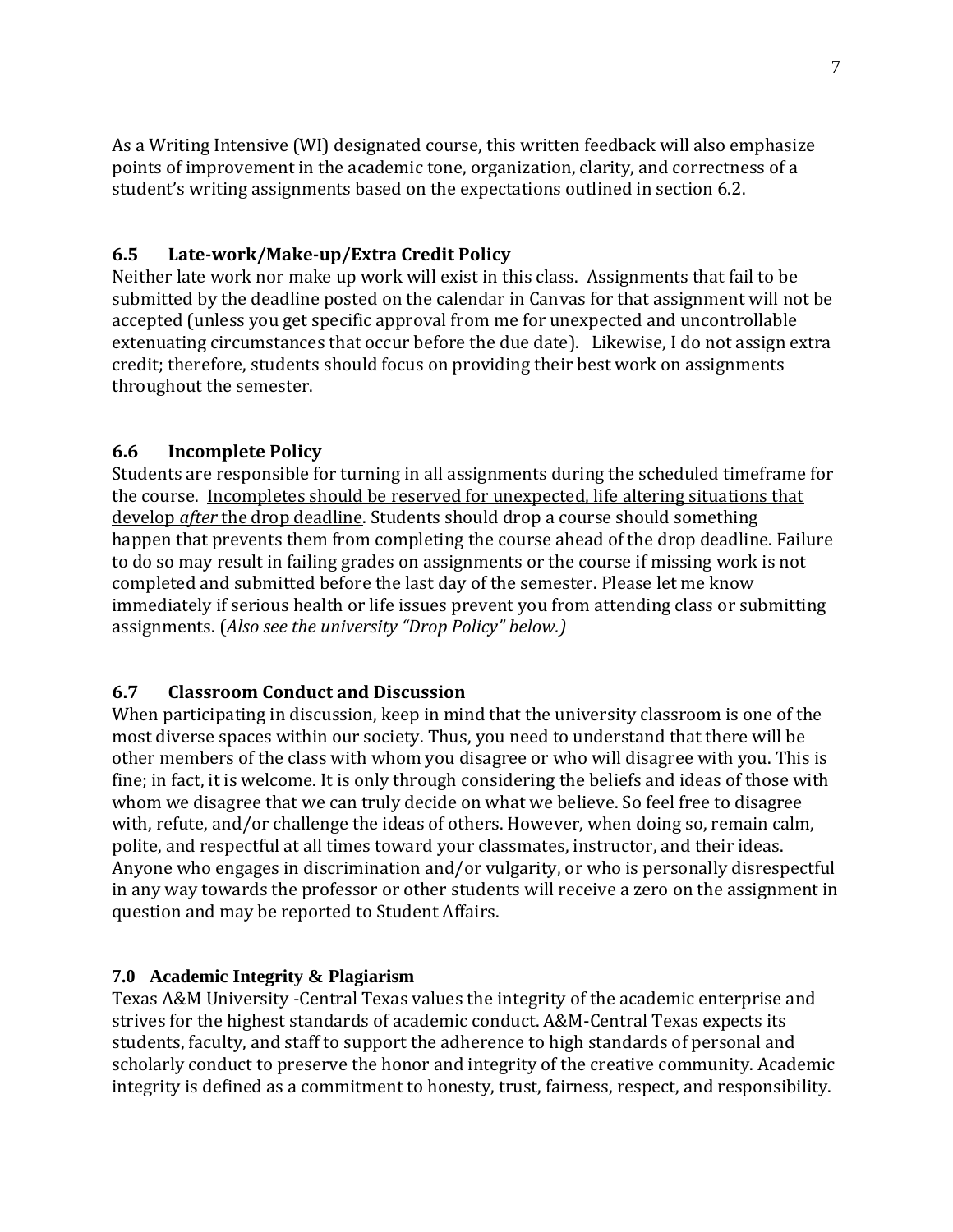#### **Any deviation by students from this expectation may result in a failing grade for the assignment and potentially a failing grade for the course.**

Academic misconduct is any act that improperly affects a true and honest evaluation of a student's academic performance and includes, but is not limited to, cheating on an examination or other academic work, plagiarism and improper citation of sources, using another student's work, collusion, and the abuse of resource materials. All academic misconduct concerns will be reported to the university's Office of Student Conduct. Ignorance of the university's standards and expectations is never an excuse to act with a lack of integrity. When in doubt on collaboration, citation, or any issue, please contact your instructor before taking a course of action. More information can be found at <http://www.tamuct.edu/departments/studentconduct/academicintegrity.php>

Depending on the severity of a student's act of academic dishonesty, a student found to have committed any of the above will receive nothing less than a zero on the assignment on which the infraction occurred and nothing more than expulsion from the university. A minor infraction includes but is not limited to improper citations or allusions to an outside source (one not directly assigned or approved by me before submission). A major infraction includes but is not limited to the undocumented lifting of ideas, phrases, or any text from a source that finds its inspiration some place other than the student.

#### **8.0 Drop Policy**

If you discover that you need to drop this class, you must complete the [Drop Request](https://dynamicforms.ngwebsolutions.com/casAuthentication.ashx?InstID=eaed95b9-f2be-45f3-a37d-46928168bc10&targetUrl=https%3A%2F%2Fdynamicforms.ngwebsolutions.com%2FSubmit%2FForm%2FStart%2F53b8369e-0502-4f36-be43-f02a4202f612) Dynamic Form through Warrior Web.

[https://dynamicforms.ngwebsolutions.com/casAuthentication.ashx?InstID=eaed95b9 f2be-45f3-a37d-

46928168bc10&targetUrl=https%3A%2F%2Fdynamicforms.ngwebsolutions.com%2FSub mit%2FForm%2FStart%2F53b8369e-0502-4f36-be43-f02a4202f612] .

Faculty **cannot** drop students; this is always the responsibility of the student. The Registrar's Office will provide a deadline on the Academic Calendar for which the form must be completed. Once you submit the completed form to the Registrar's Office, you must go into Warrior Web and confirm that you are no longer enrolled. If you still show as enrolled, FOLLOW-UP with the Registrar's Office immediately. You are to attend class until the procedure is complete to avoid penalty for absence. Should you miss the drop deadline or fail to follow the procedure, you will receive an F in the course, which may affect your financial aid and/or VA educational benefits.

### **9.0 Course Calendar**

This calendar outlines the general themes covered in the course each week. Because we will build upon the topics and themes explored in each section, the material and assignments will be posted to Canvas on a weekly basis.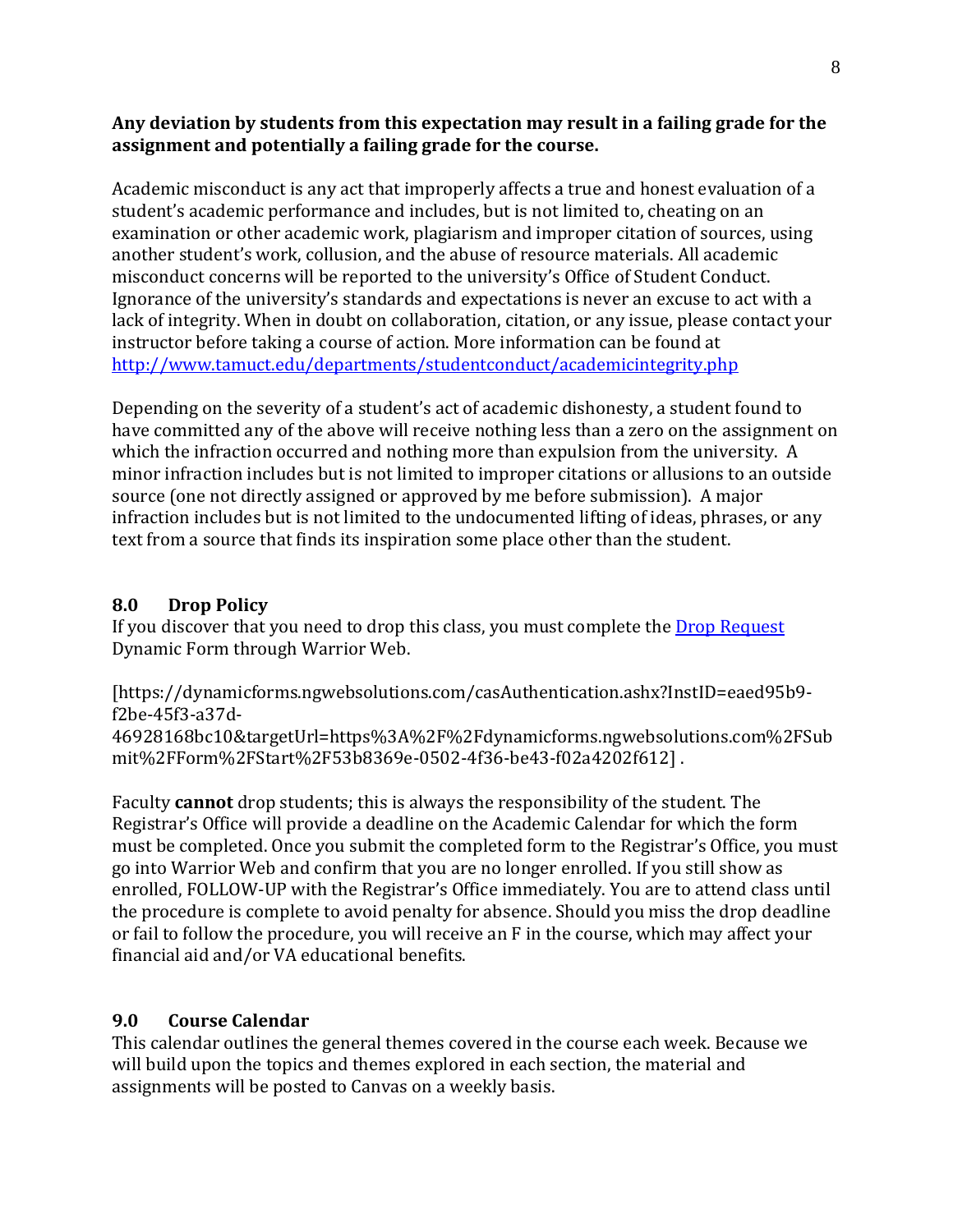Each Tuesday morning, a new Worksheet will appear on our home page, which will provide and direct reading assignments, supply additional sources and links, and propose prompts for your weekly Response Paper. This will allow students to concentrate solely on the material as it is presented each week. There is no reason (or ability) to skip ahead.

Assignments and due dates will appear on each Weekly Worksheet and essay prompts as they are assigned, but can also be found on the course "Calendar" link in Canvas.

*\*This calendar is tentative, but will most likely be followed as written. I will make announcements and distribute revisions as I adapt instruction and materials to your needs.*

\*

- **Week 1: Introduction to course; discussion of syllabus; individual introductions**  The Roots and Origins of the Blues from Slavery to Sharecropping
- **Week 2:** The Early Blues: Jazz and Country Influences and the Emergence of the Blues as a Musical Form
- **Week 3:** The Mississippi Delta: The Blues as a Poetic Expression of the African-American Experience

#### *\* Comparative Essay assigned*

- **Week 4:** Transitional Blues: Migration into the Cities and the Beginnings of Electric Blues
- **Week 5:** Urban Blues: the Rise of the Blues Bands in Chicago, Detroit, Memphis, and Houston

#### *\* Comparative Essay due*

**Week 6:** The Blues Had a Baby: the Evolution and Influence of Blues on Rock-n-Roll and Soul Music

#### *\*Final Analysis Essay assigned*

**Week 7:** The Legacy of the Blues: The Blues Revival of the 1960's and Beyond

**Week 8: Conclusions;** *Final Analysis Essay due*

*\*This 8-Week Online Course begins January 18, 2022 and ends March 11, 2022.\**

\*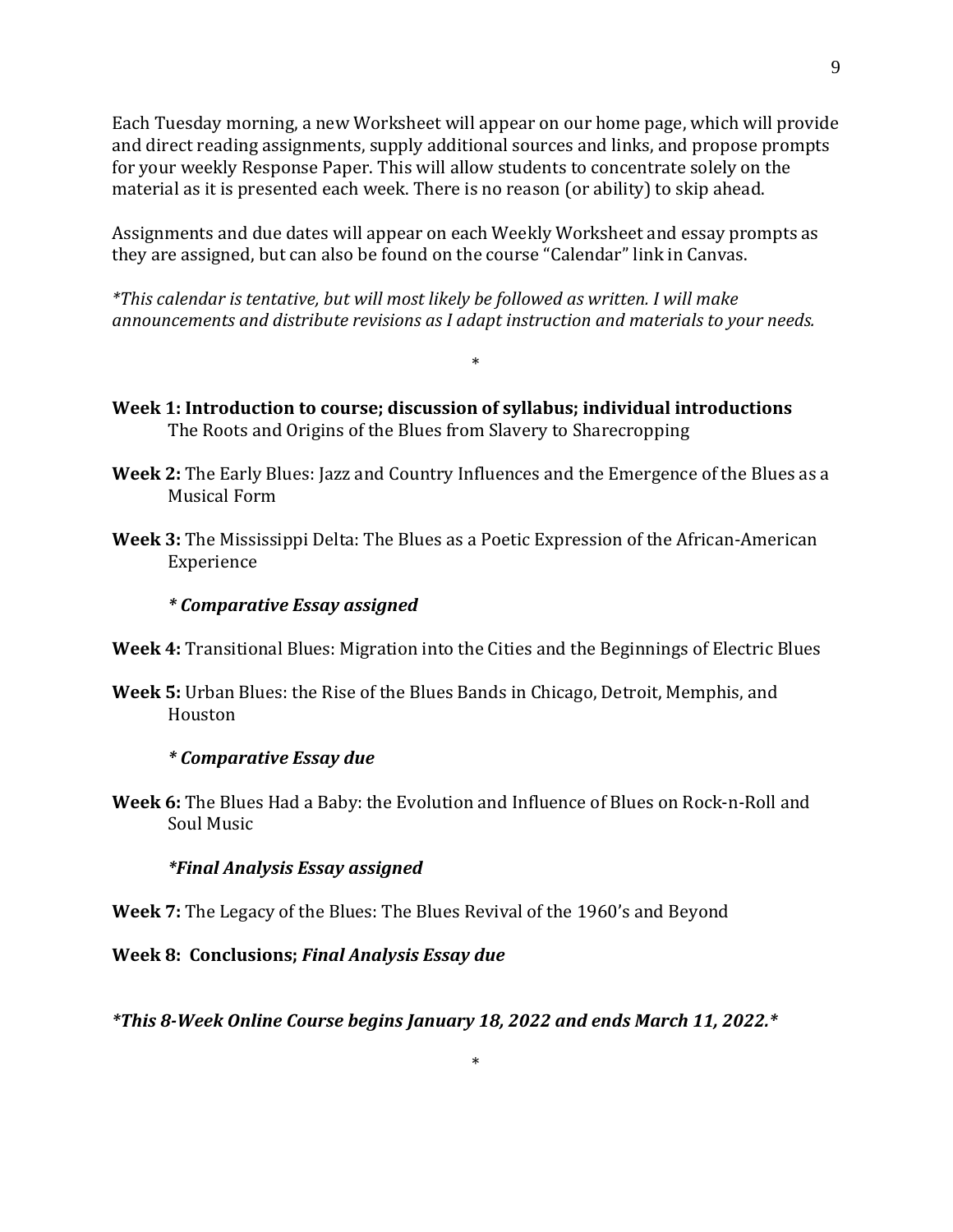### **10.1 Technology Requirements**

This course will use the A&M-Central Texas Instructure Canvas learning management system. **We strongly recommend the latest versions of Chrome or Firefox browsers. Canvas no longer supports any version of Internet Explorer.**

Logon to A&M-Central Texas Canvas [https://tamuct.instructure.com/] or access Canvas through the TAMUCT Online link in myCT [https://tamuct.onecampus.com/]. You will log in through our Microsoft portal.

Username: Your MyCT email address. Password: Your MyCT password

### **10.2 Technology Support**

For log-in problems, students should contact Help Desk Central. 24 hours a day, 7 days a week: Email: helpdesk@tamu.edu Phone: (254) 519-5466 Web Chat: [http://hdc.tamu.edu](http://hdc.tamu.edu/)  *Please let the support technician know you are an A&M-Central Texas student.*

### **Canvas Support**

Use the Canvas Help link, located at the bottom of the left-hand menu, for issues with Canvas. You can select "Chat with Canvas Support," submit a support request through "Report a Problem," or call the Canvas support line: 1-844-757-0953.

*For issues related to course content and requirements, contact your instructor.*

# **10.3 Protecting Your Data and Privacy**

Students should always save a copy of their work submitted in Canvas in another location to ensure it is not lost in the event of a technical malfunction or issue. The student is responsible for being able to access their work outside of Canvas in the event it is deleted or doesn't properly upload or post.

Canvas and its parent company, Instructure Inc., are committed to protecting user privacy. Instructure's Privacy Policy can be found through this link: <https://www.instructure.com/policies/privacy/>

### **10.4 Vendor Accessibility Statement for Canvas Learning Management System**

WebAIM.org, a third party authority in web accessibility, has evaluated the Canvas Learning Management System (LMS) by Instructure and certifies it to be substantially conformant with Level A and Level AA of the Web Content Accessibility Guidelines version 2.0. While not fully conformant, conformance issues that pose a significant barrier for users with disabilities have been addressed in the sample evaluated.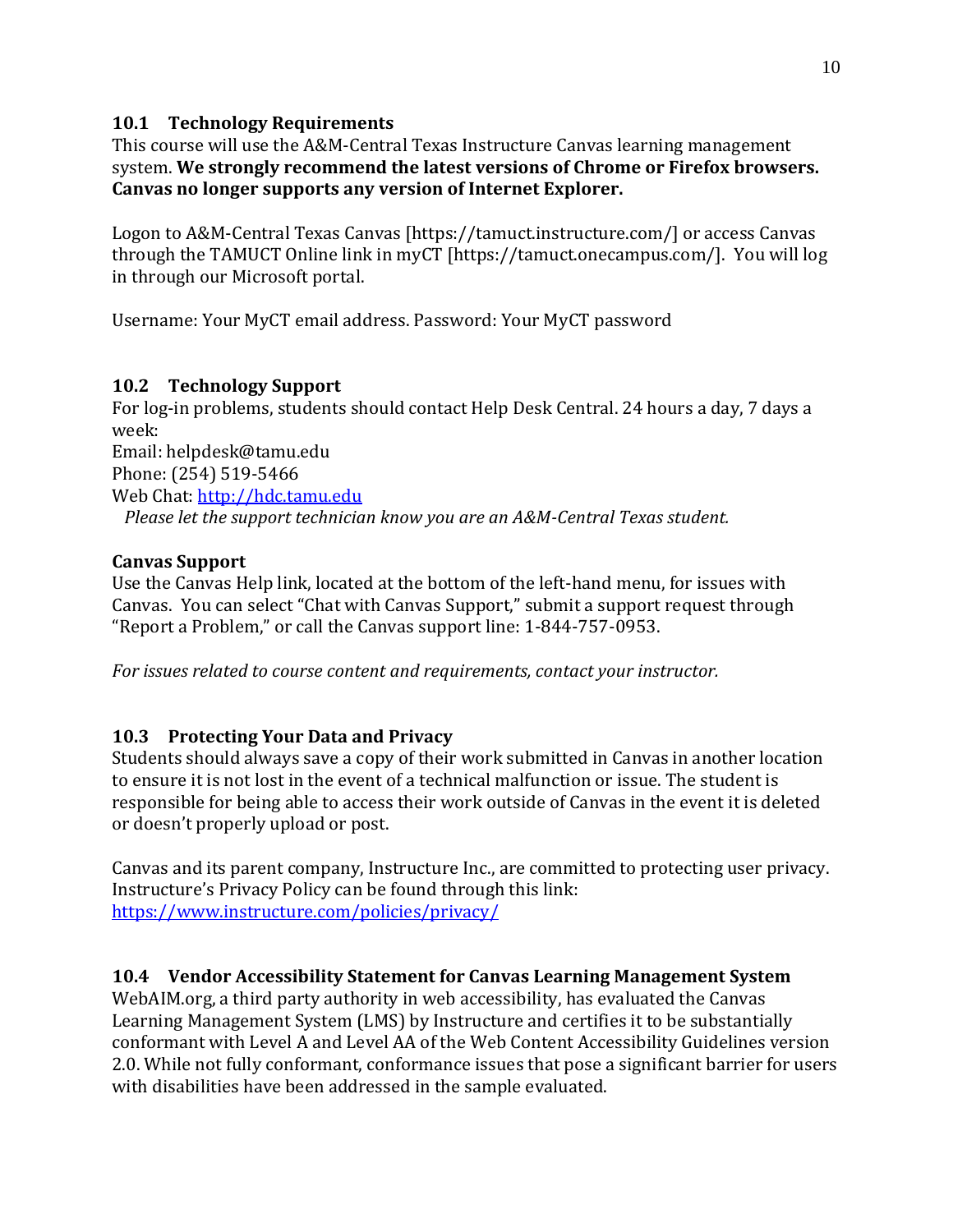Further information on accessibility in Canvas can be found through this link: <https://www.canvaslms.com/accessibility>

# **11.1 TAMUCT Student Affairs and Academic Support**

Student Affairs encourages personal growth and enriches the quality of campus life through innovative student-centered programs that foster service, diversity, and integrity. Students will have the opportunity to engage socially, professionally, and academically to enhance lifelong learning. For more information please visit: <https://www.tamuct.edu/student-affairs/index.html>

Academic Support exists to provide support to all TAMUCT students! Regardless of your major, your year of study, whether you are an online or on-campus student, we're here to help you succeed and accomplish your academic goals! We offer tutoring support oncampus and online, workshops and resources to help you succeed, and even study abroad opportunities. For more information please visit: [https://www.tamuct.edu/student](https://www.tamuct.edu/student-affairs/academic-support.html)[affairs/academic-support.html](https://www.tamuct.edu/student-affairs/academic-support.html)

Other services and resources provided by the university can be found through this link: <https://www.tamuct.edu/University%20Resources.html>

### **11.2 Academic Accommodations**

At Texas A&M University-Central Texas, we value an inclusive learning environment where every student has an equal chance to succeed and has the right to a barrier-free education. The Warrior Center for Student Success, Equity and Inclusion is responsible for ensuring that students with a disability receive equal access to the university's programs, services and activities. If you believe you have a disability requiring reasonable accommodations, please contact the Office of Access and Inclusion, WH-212; or call (254) 501-5836. Any information you provide is private and confidential and will be treated as such.

For more information, please visit our Access & Inclusion Canvas page (log-in required) [https://tamuct.instructure.com/courses/717]

### **11.3 Important information for Pregnant and/or Parenting Students**

Texas A&M University-Central Texas supports students who are pregnant and/or parenting. In accordance with requirements of Title IX and related guidance from US Department of Education's Office of Civil Rights, the Dean of Student Affairs' Office can assist students who are pregnant and/or parenting in seeking accommodations related to pregnancy and/or parenting. Students should seek out assistance as early in the pregnancy as possible. For more information, please visit the Student Affairs web page [https://www.tamuct.edu/student-affairs/index.html]. Students may also contact the institution's Title IX Coordinator. If you would like to read more about these requirements and guidelines online, please visit the website

[http://www2.ed.gov/about/offices/list/ocr/docs/pregnancy.pdf].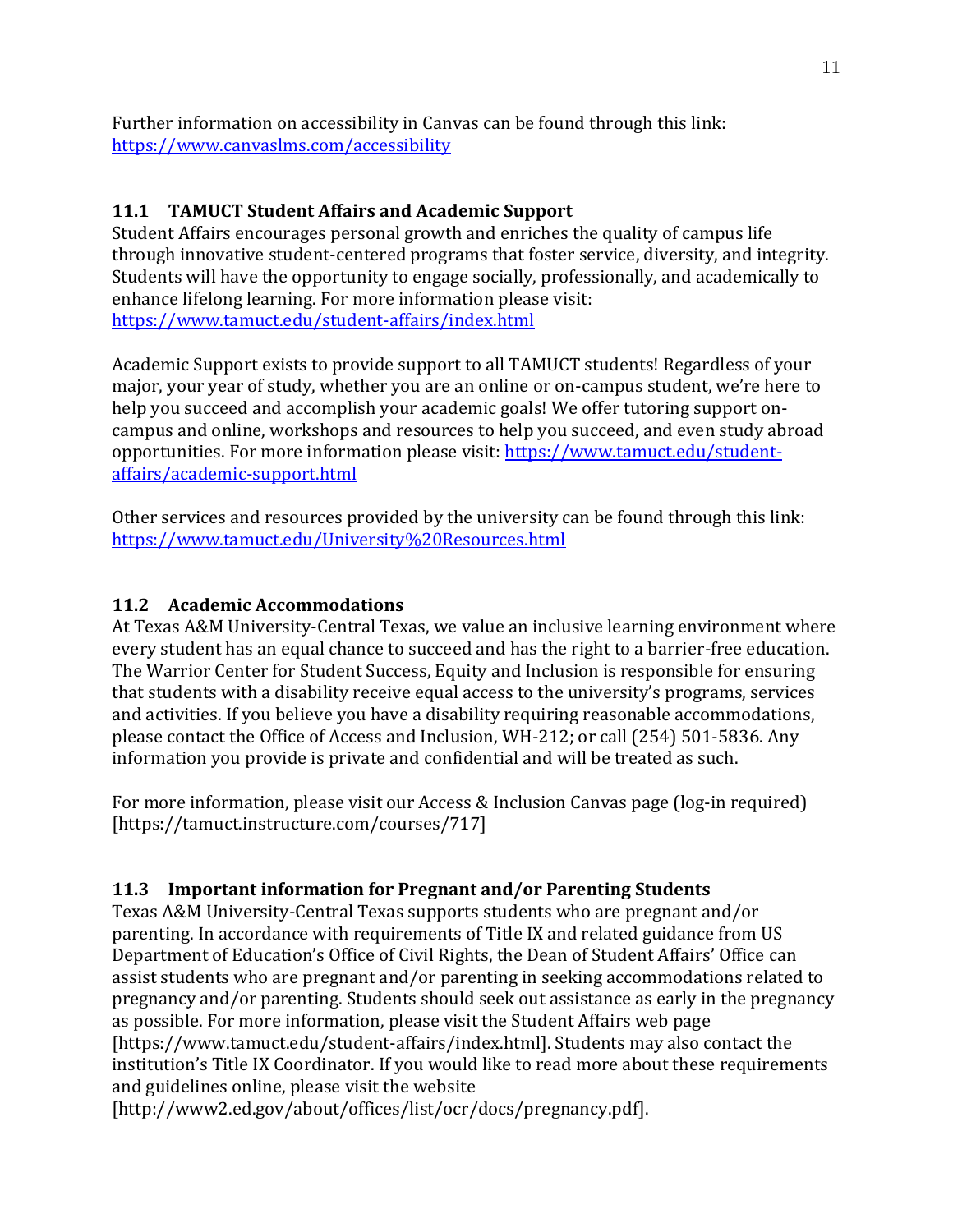Title IX of the Education Amendments Act of 1972 prohibits discrimination on the basis of sex and gender–including pregnancy, parenting, and all related conditions. A&M-Central Texas is able to provide flexible and individualized reasonable accommodation to pregnant and parenting students. All pregnant and parenting students should contact the Associate Dean in the Division of Student Affairs at (254) 501-5909 to seek out assistance. Students may also contact the University's Title IX Coordinator.

### **11.4 Tutoring**

Tutoring is available to all A&M-Central Texas students, both virtually and in-person. Student success coaching is available online upon request.

If you have a question, are interested in becoming a tutor, or in need of success coaching contact the Warrior Center for Student Success, Equity and Inclusion at (254) 501-5836, visit the Warrior Center at 212 Warrior Hall, or by emailing WarriorCenter@tamuct.edu. To schedule tutoring sessions and view tutor availability, please visit Tutor Matching Services [https://tutormatchingservice.com/TAMUCT] or visit the Tutoring Center in 111 Warrior Hall.

Chat live with a remote tutor 24/7 for almost any subject from on your computer! Tutor.com is an online tutoring platform that enables A&M-Central Texas students to log in and receive online tutoring support at no additional cost. This tool provides tutoring in over 40 subject areas except writing support. Access Tutor.com through Canvas.

# **11.5 University Writing Center**

University Writing Center: Located in Warrior Hall 416, the University Writing Center (UWC) at Texas A&M University–Central Texas (A&M–Central Texas) is a free service open to all A&M–Central Texas students. For the Spring 2022 semester, the hours of operation are from 10:00 a.m.-5:00 p.m. Monday thru Thursday in Warrior Hall 416 (with online tutoring available every hour as well) with satellite hours available online only Monday thru Thursday from 6:00-9:00 p.m. and Saturday 12:00-3:00 p.m.

Tutors are prepared to help writers of all levels and abilities at any stage of the writing process. While tutors will not write, edit, or grade papers, they will assist students in developing more effective composing practices. By providing a practice audience for students' ideas and writing, our tutors highlight the ways in which they read and interpret students' texts, offering guidance and support throughout the various stages of the writing process. In addition, students may work independently in the UWC by checking out a laptop that runs the Microsoft Office suite and connects to WIFI, or by consulting our resources on writing, including all of the relevant style guides. Whether you need help brainstorming ideas, organizing an essay, proofreading, understanding proper citation practices, or just want a quiet place to work, the UWC is here to help!

Students may arrange a one-to-one session with a trained and experienced writing tutor by making an appointment via WCOnline [https://tamuct.mywconline.com/]. In addition, you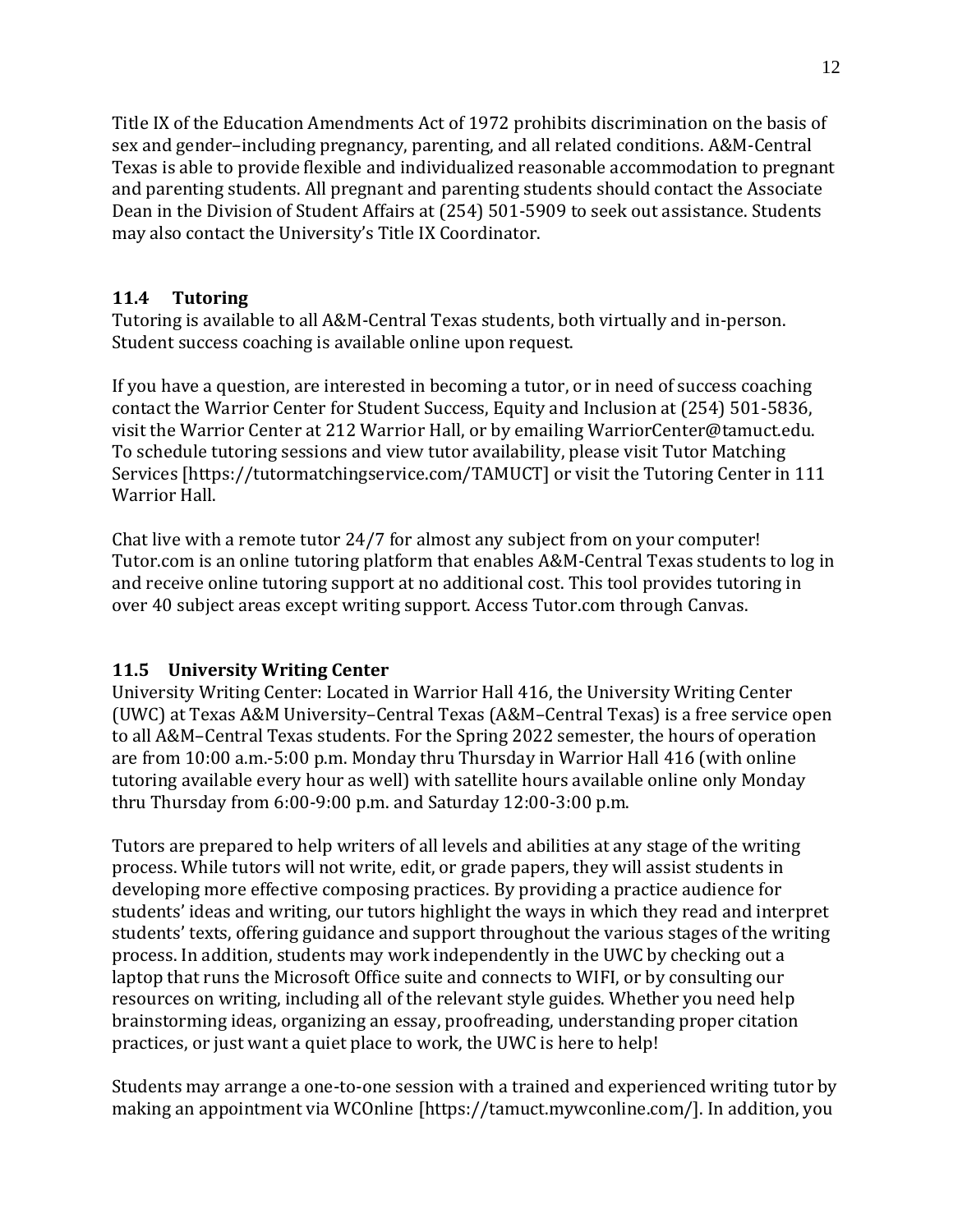can email Dr. Bruce Bowles Jr. at bruce.bowles@tamuct.edu if you have any questions about the UWC, need any assistance with scheduling, or would like to schedule a recurring appointment with your favorite tutor by making an appointment via WCOnline [https://tamuct.mywconline.com/]. In addition, you can email Dr. Bruce Bowles Jr. at bruce.bowles@tamuct.edu if you have any questions about the UWC, need any assistance with scheduling, or would like to schedule a recurring appointment with your favorite tutor.

## **11.6 Library Services**

The University Library provides many services in support of research across campus and at a distance. We offer over 200 electronic databases containing approximately 400,000 eBooks and 82,000 journals, in addition to the 96,000 items in our print collection, which can be mailed to students who live more than 50 miles from campus. Research guides for each subject taught at A&M-Central Texas are available through our website to help students navigate these resources. On campus, the library offers technology including cameras, laptops, microphones, webcams, and digital sound recorders.

Research assistance from a librarian is also available 24 hours a day through our online chat service, and at the reference desk when the library is open. Research sessions can be scheduled for more comprehensive assistance, and may take place virtually through WebEx, Microsoft Teams or in-person at the library. Assistance may cover many topics, including how to find articles in peer-reviewed journals, how to cite resources, and how to piece together research for written assignments.

Our 27,000-square-foot facility on the A&M-Central Texas main campus includes student lounges, private study rooms, group work spaces, computer labs, family areas suitable for all ages, and many other features. Services such as interlibrary loan, TexShare, binding, and laminating are available. The library frequently offers workshops, tours, readings, and other events. For more information, please visit our [Library website](https://nam04.safelinks.protection.outlook.com/?url=https%3A%2F%2Ftamuct.libguides.com%2Findex&data=04%7C01%7Clisa.bunkowski%40tamuct.edu%7C7d8489e8839a4915335f08d916f067f2%7C9eed4e3000f744849ff193ad8005acec%7C0%7C0%7C637566044056484222%7CUnknown%7CTWFpbGZsb3d8eyJWIjoiMC4wLjAwMDAiLCJQIjoiV2luMzIiLCJBTiI6Ik1haWwiLCJXVCI6Mn0%3D%7C1000&sdata=2R755V6rcIyedGrd4Os5rkgn1PvhHKU3kUV1vBKiHFo%3D&reserved=0) [http://tamuct.libguides.com/index].

### **11.7 Emergency Warning System for Texas A&M University-Central Texas**

**SAFEZONE.** SafeZone provides a public safety application that gives you the ability to call for help with the push of a button. It also provides Texas A&M University-Central Texas the ability to communicate emergency information quickly via push notifications, email, and text messages. All students automatically receive email and text messages via their myCT accounts.

Downloading SafeZone allows access to push notifications and enables you to connect directly for help through the app.

You can download SafeZone from the app store and use your myCT credentials to log in. If you would like more information, you can visit the SafeZone website [www.safezoneapp.com].